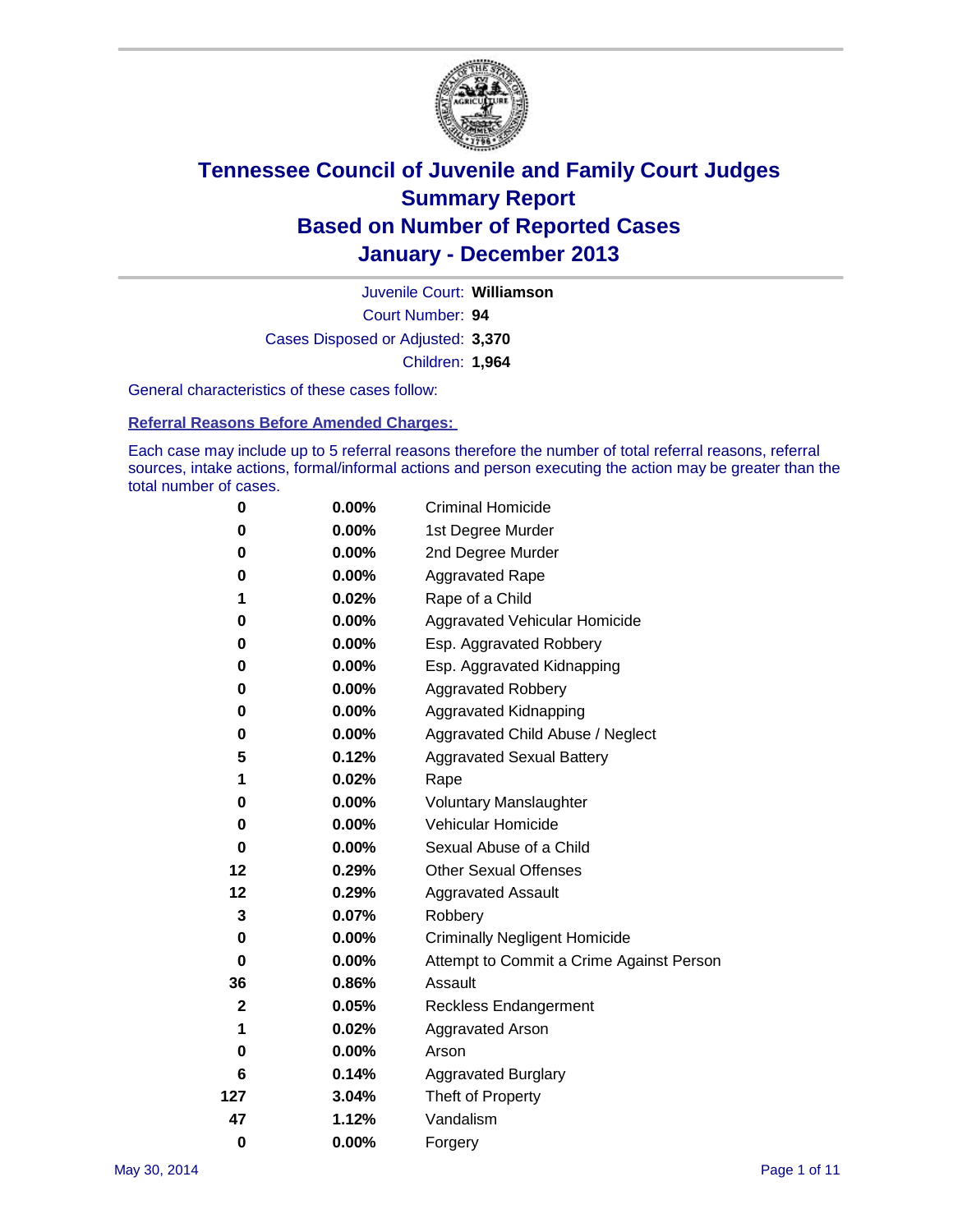

Court Number: **94** Juvenile Court: **Williamson** Cases Disposed or Adjusted: **3,370** Children: **1,964**

#### **Referral Reasons Before Amended Charges:**

Each case may include up to 5 referral reasons therefore the number of total referral reasons, referral sources, intake actions, formal/informal actions and person executing the action may be greater than the total number of cases.

| 0   | 0.00%    | <b>Worthless Checks</b>                                     |
|-----|----------|-------------------------------------------------------------|
| 5   | 0.12%    | Illegal Possession / Fraudulent Use of Credit / Debit Cards |
| 20  | 0.48%    | <b>Burglary</b>                                             |
| 4   | 0.10%    | Unauthorized Use of a Vehicle                               |
| 0   | $0.00\%$ | <b>Cruelty to Animals</b>                                   |
| 0   | 0.00%    | Sale of Controlled Substances                               |
| 217 | 5.19%    | <b>Other Drug Offenses</b>                                  |
| 21  | 0.50%    | Possession of Controlled Substances                         |
| 1   | 0.02%    | <b>Criminal Attempt</b>                                     |
| 1   | 0.02%    | Carrying Weapons on School Property                         |
| 3   | 0.07%    | Unlawful Carrying / Possession of a Weapon                  |
| 16  | 0.38%    | <b>Evading Arrest</b>                                       |
| 3   | 0.07%    | Escape                                                      |
| 16  | 0.38%    | Driving Under Influence (DUI)                               |
| 119 | 2.85%    | Possession / Consumption of Alcohol                         |
| 11  | 0.26%    | Resisting Stop, Frisk, Halt, Arrest or Search               |
| 1   | 0.02%    | <b>Aggravated Criminal Trespass</b>                         |
| 0   | 0.00%    | Harassment                                                  |
| 2   | 0.05%    | Failure to Appear                                           |
| 0   | 0.00%    | Filing a False Police Report                                |
| 10  | 0.24%    | Criminal Impersonation                                      |
| 21  | 0.50%    | <b>Disorderly Conduct</b>                                   |
| 0   | $0.00\%$ | <b>Criminal Trespass</b>                                    |
| 15  | 0.36%    | <b>Public Intoxication</b>                                  |
| 0   | 0.00%    | Gambling                                                    |
| 879 | 21.03%   | <b>Traffic</b>                                              |
| 0   | $0.00\%$ | <b>Local Ordinances</b>                                     |
| 0   | 0.00%    | Violation of Wildlife Regulations                           |
| 4   | 0.10%    | Contempt of Court                                           |
| 162 | 3.88%    | Violation of Probation                                      |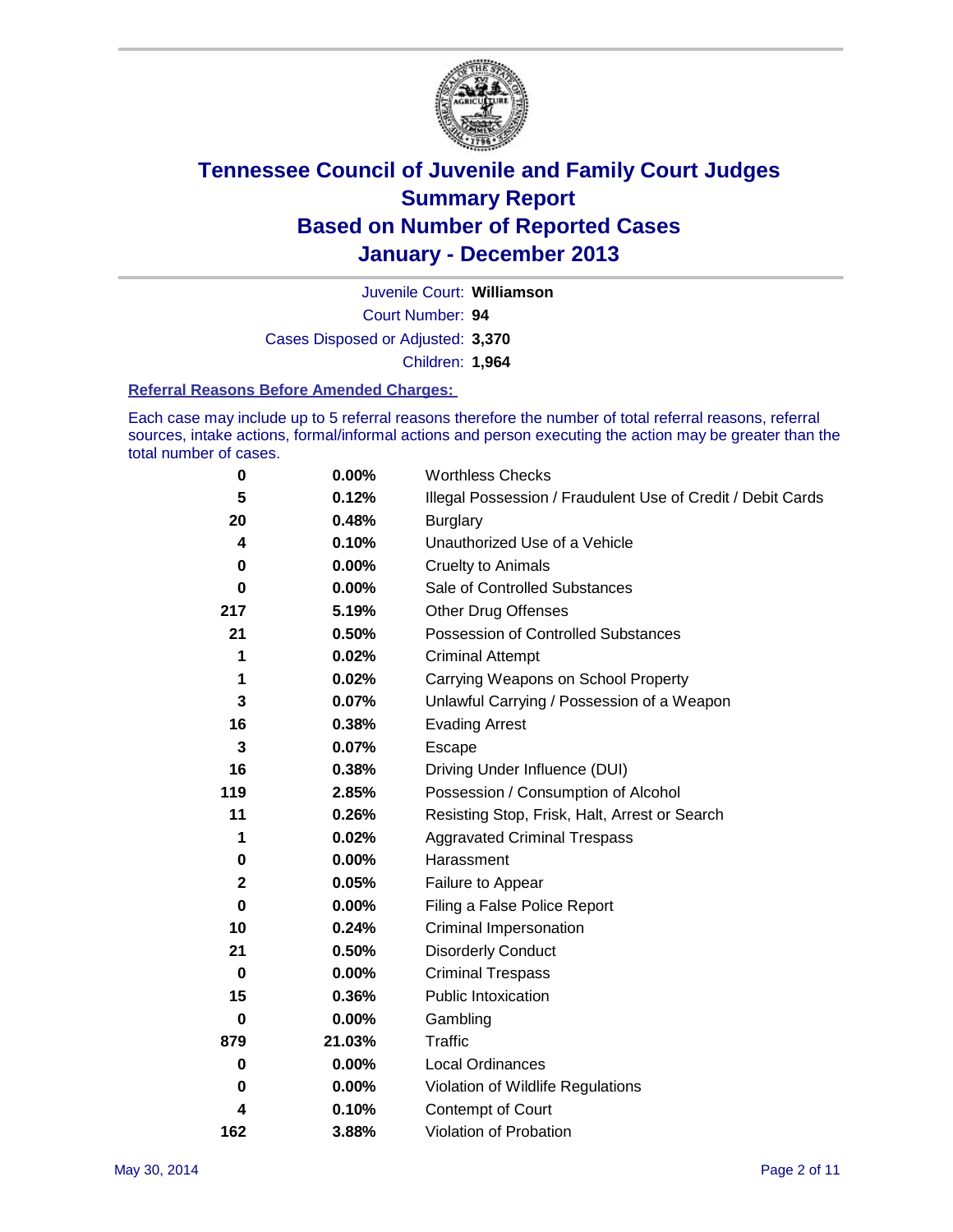

Court Number: **94** Juvenile Court: **Williamson** Cases Disposed or Adjusted: **3,370** Children: **1,964**

#### **Referral Reasons Before Amended Charges:**

Each case may include up to 5 referral reasons therefore the number of total referral reasons, referral sources, intake actions, formal/informal actions and person executing the action may be greater than the total number of cases.

| 12       | 0.29%    | Violation of Aftercare                 |
|----------|----------|----------------------------------------|
| 245      | 5.86%    | Unruly Behavior                        |
| 104      | 2.49%    | Truancy                                |
| 52       | 1.24%    | In-State Runaway                       |
| 0        | $0.00\%$ | Out-of-State Runaway                   |
| 109      | 2.61%    | Possession of Tobacco Products         |
| 124      | 2.97%    | Violation of a Valid Court Order       |
| 50       | 1.20%    | Violation of Curfew                    |
| 0        | $0.00\%$ | <b>Sexually Abused Child</b>           |
| 0        | $0.00\%$ | <b>Physically Abused Child</b>         |
| 113      | 2.70%    | Dependency / Neglect                   |
| 5        | 0.12%    | <b>Termination of Parental Rights</b>  |
| 0        | $0.00\%$ | <b>Violation of Pretrial Diversion</b> |
| 0        | $0.00\%$ | Violation of Informal Adjustment       |
| 0        | $0.00\%$ | <b>Judicial Review</b>                 |
| 0        | $0.00\%$ | <b>Administrative Review</b>           |
| 0        | $0.00\%$ | <b>Foster Care Review</b>              |
| 76       | 1.82%    | Custody                                |
| 79       | 1.89%    | Visitation                             |
| 8        | 0.19%    | Paternity / Legitimation               |
| 9        | 0.22%    | <b>Child Support</b>                   |
| $\bf{0}$ | 0.00%    | <b>Request for Medical Treatment</b>   |
| $\bf{0}$ | 0.00%    | <b>Consent to Marry</b>                |
| 1,409    | 33.72%   | Other                                  |
| 4,179    | 100.00%  | <b>Total Referrals</b>                 |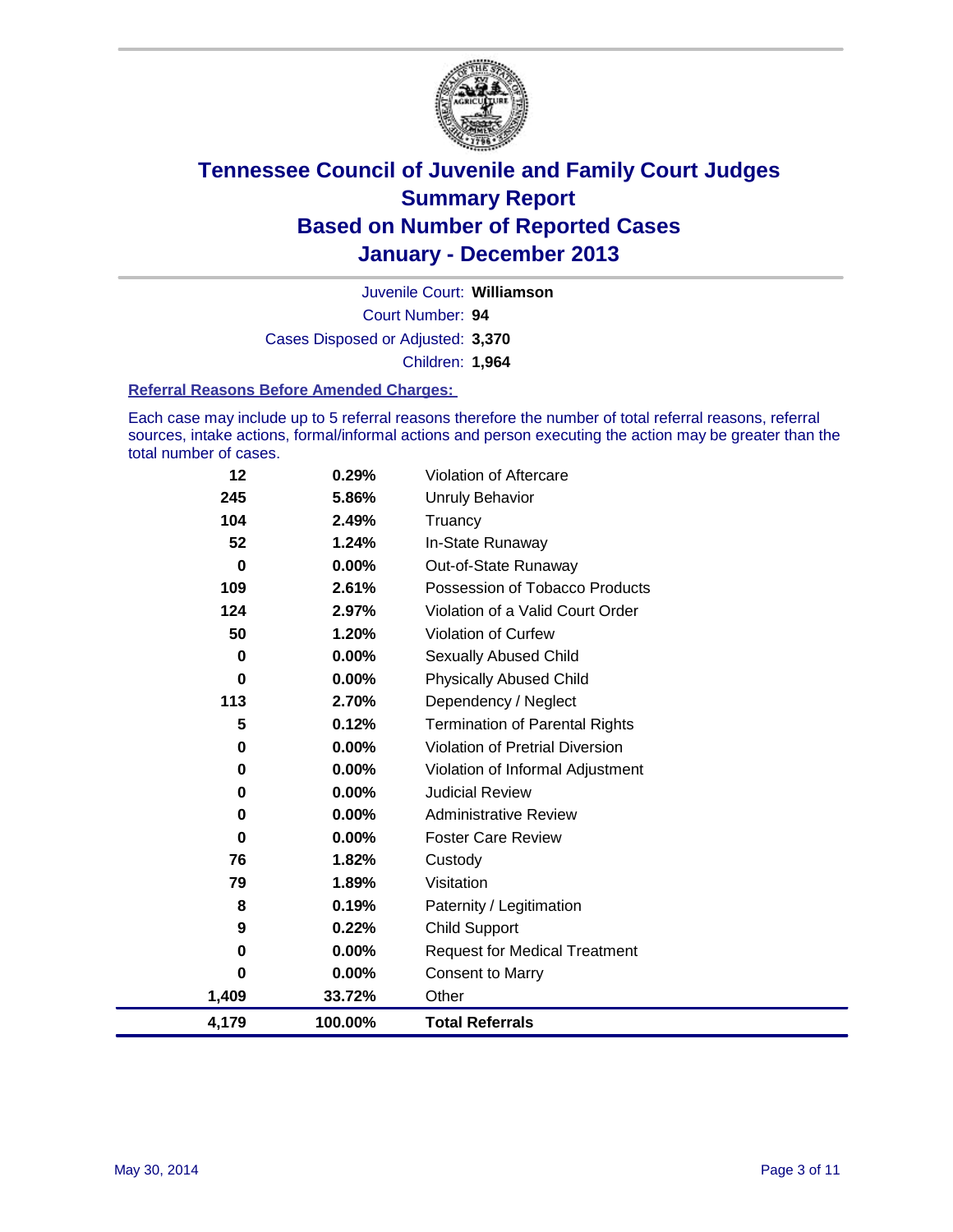

| Juvenile Court: Williamson |                                   |                                   |  |  |  |
|----------------------------|-----------------------------------|-----------------------------------|--|--|--|
| Court Number: 94           |                                   |                                   |  |  |  |
|                            | Cases Disposed or Adjusted: 3,370 |                                   |  |  |  |
|                            |                                   | Children: 1,964                   |  |  |  |
| <b>Referral Sources: 1</b> |                                   |                                   |  |  |  |
| 1,657                      | 39.65%                            | Law Enforcement                   |  |  |  |
| 367                        | 8.78%                             | Parents                           |  |  |  |
| 48                         | 1.15%                             | <b>Relatives</b>                  |  |  |  |
| 0                          | 0.00%                             | Self                              |  |  |  |
| 344                        | 8.23%                             | School                            |  |  |  |
| 0                          | 0.00%                             | <b>CSA</b>                        |  |  |  |
| 285                        | 6.82%                             | <b>DCS</b>                        |  |  |  |
| 0                          | 0.00%                             | <b>Other State Department</b>     |  |  |  |
| 5                          | 0.12%                             | <b>District Attorney's Office</b> |  |  |  |
| 747                        | 17.88%                            | <b>Court Staff</b>                |  |  |  |
| $\mathbf{2}$               | 0.05%                             | Social Agency                     |  |  |  |
| 4                          | 0.10%                             | <b>Other Court</b>                |  |  |  |
| 29                         | 0.69%                             | Victim                            |  |  |  |
| 16                         | 0.38%                             | Child & Parent                    |  |  |  |
| 0                          | 0.00%                             | Hospital                          |  |  |  |
| 58                         | 1.39%                             | Unknown                           |  |  |  |
| 617                        | 14.76%                            | Other                             |  |  |  |

#### **Age of Child at Referral: 2**

| 1.964 | 100.00% | <b>Total Child Count</b> |
|-------|---------|--------------------------|
| 0     | 0.00%   | Unknown                  |
| 17    | 0.87%   | Ages 19 and Over         |
| 685   | 34.88%  | Ages 17 through 18       |
| 706   | 35.95%  | Ages 15 through 16       |
| 229   | 11.66%  | Ages 13 through 14       |
| 68    | 3.46%   | Ages 11 through 12       |
| 259   | 13.19%  | Ages 10 and Under        |
|       |         |                          |

<sup>1</sup> If different than number of Referral Reasons (4179), verify accuracy of your court's data.

<sup>2</sup> One child could be counted in multiple categories, verify accuracy of your court's data

**4,179 100.00% Total Referral Sources**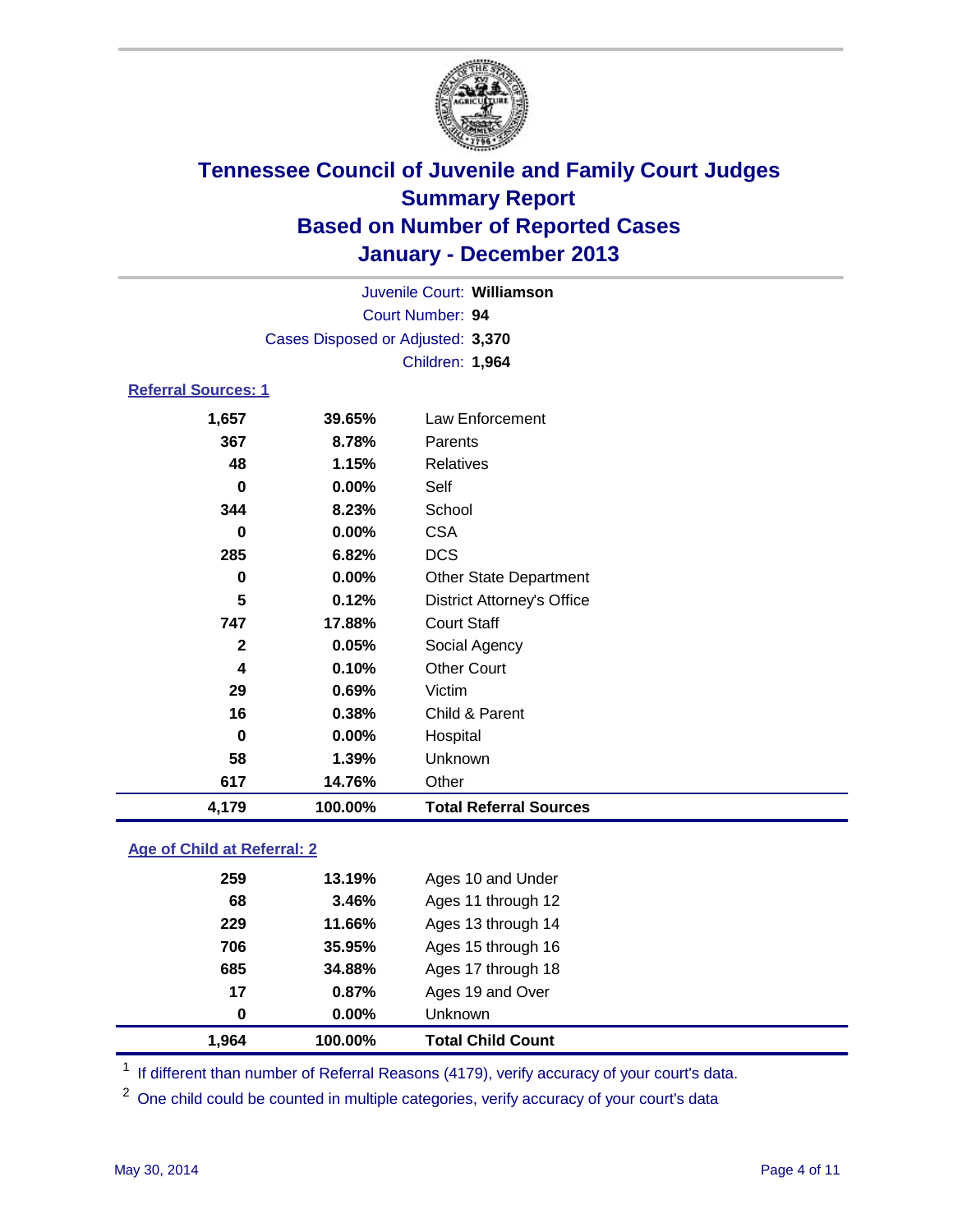

| Juvenile Court: Williamson              |                                   |                          |  |
|-----------------------------------------|-----------------------------------|--------------------------|--|
| Court Number: 94                        |                                   |                          |  |
|                                         | Cases Disposed or Adjusted: 3,370 |                          |  |
|                                         |                                   | Children: 1,964          |  |
| Sex of Child: 1                         |                                   |                          |  |
| 1,209                                   | 61.56%                            | Male                     |  |
| 751                                     | 38.24%                            | Female                   |  |
| 4                                       | 0.20%                             | Unknown                  |  |
| 1,964                                   | 100.00%                           | <b>Total Child Count</b> |  |
| Race of Child: 1                        |                                   |                          |  |
| 1,664                                   | 84.73%                            | White                    |  |
| 185                                     | 9.42%                             | African American         |  |
| 5                                       | 0.25%                             | Native American          |  |
| 27                                      | 1.37%                             | Asian                    |  |
| 53                                      | 2.70%                             | Mixed                    |  |
| 30                                      | 1.53%                             | Unknown                  |  |
| 1,964                                   | 100.00%                           | <b>Total Child Count</b> |  |
| <b>Hispanic Origin: 1</b>               |                                   |                          |  |
| 112                                     | 5.70%                             | Yes                      |  |
| 1,671                                   | 85.08%                            | <b>No</b>                |  |
| 181                                     | 9.22%                             | Unknown                  |  |
| 1,964                                   | 100.00%                           | <b>Total Child Count</b> |  |
| <b>School Enrollment of Children: 1</b> |                                   |                          |  |
| 1,601                                   | 81.52%                            | Yes                      |  |
| 1                                       | 0.05%                             | <b>No</b>                |  |
| 362                                     | 18.43%                            | Unknown                  |  |
| 1,964                                   | 100.00%                           | <b>Total Child Count</b> |  |

<sup>1</sup> One child could be counted in multiple categories, verify accuracy of your court's data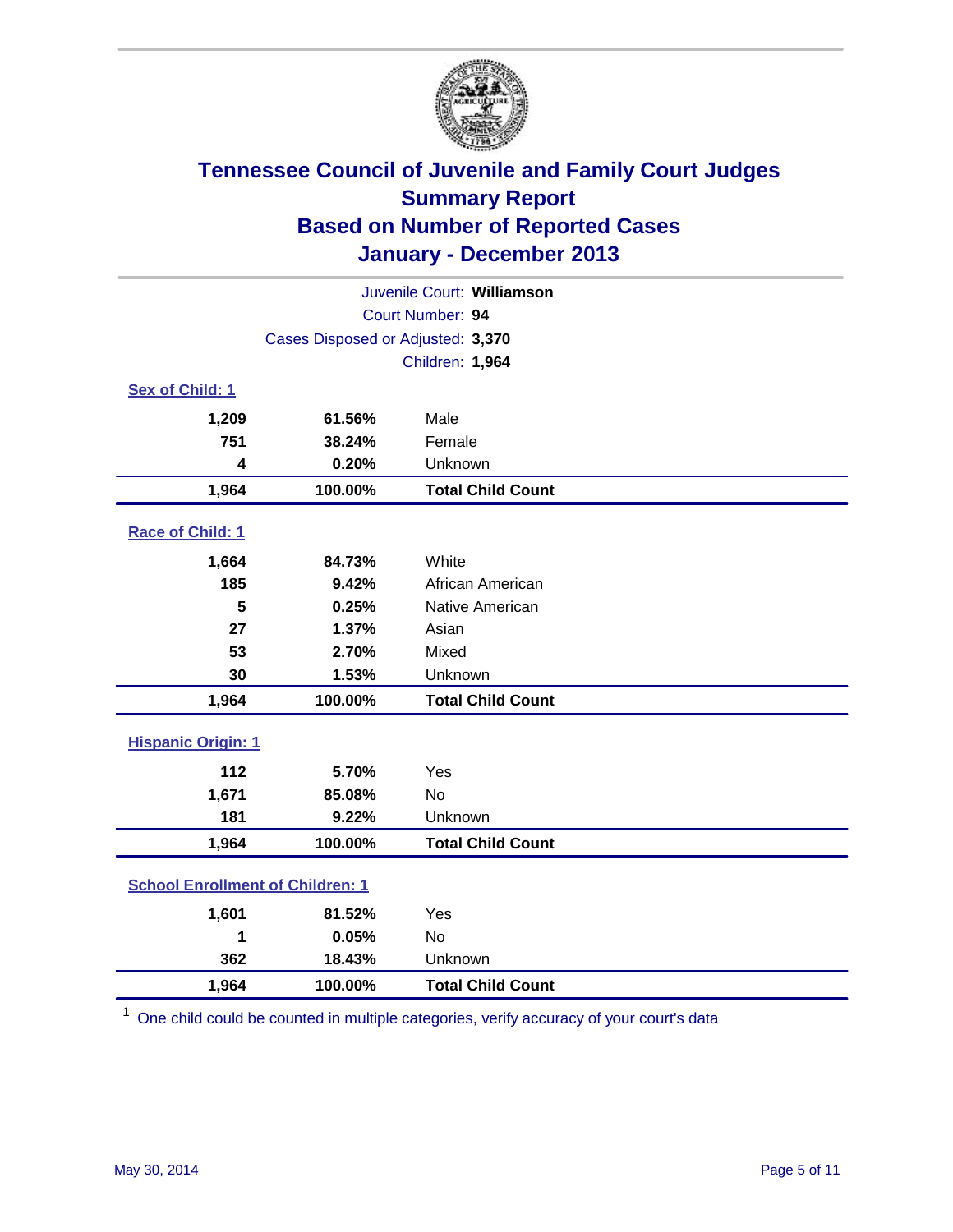

Court Number: **94** Juvenile Court: **Williamson** Cases Disposed or Adjusted: **3,370** Children: **1,964**

### **Living Arrangement of Child at Time of Referral: 1**

| 1,964 | 100.00%  | <b>Total Child Count</b>     |
|-------|----------|------------------------------|
| 3     | 0.15%    | Other                        |
| 46    | 2.34%    | Unknown                      |
| 0     | $0.00\%$ | Independent                  |
| 0     | $0.00\%$ | In an Institution            |
| 0     | $0.00\%$ | In a Residential Center      |
| 9     | 0.46%    | In a Group Home              |
| 8     | 0.41%    | With Foster Family           |
| 27    | 1.37%    | <b>With Adoptive Parents</b> |
| 133   | 6.77%    | <b>With Relatives</b>        |
| 179   | 9.11%    | With Father                  |
| 531   | 27.04%   | With Mother                  |
| 65    | 3.31%    | With Mother and Stepfather   |
| 17    | $0.87\%$ | With Father and Stepmother   |
| 946   | 48.17%   | With Both Biological Parents |
|       |          |                              |

#### **Type of Detention: 2**

| 3.370 | 100.00%  | <b>Total Detention Count</b> |  |
|-------|----------|------------------------------|--|
| 1     | 0.03%    | Other                        |  |
| 2,881 | 85.49%   | Does Not Apply               |  |
| 2     | 0.06%    | <b>Unknown</b>               |  |
| 0     | 0.00%    | <b>Psychiatric Hospital</b>  |  |
| 0     | 0.00%    | Jail - No Separation         |  |
| 0     | $0.00\%$ | Jail - Partial Separation    |  |
| 0     | 0.00%    | Jail - Complete Separation   |  |
| 486   | 14.42%   | Juvenile Detention Facility  |  |
| 0     | $0.00\%$ | Non-Secure Placement         |  |
|       |          |                              |  |

<sup>1</sup> One child could be counted in multiple categories, verify accuracy of your court's data

<sup>2</sup> If different than number of Cases (3370) verify accuracy of your court's data.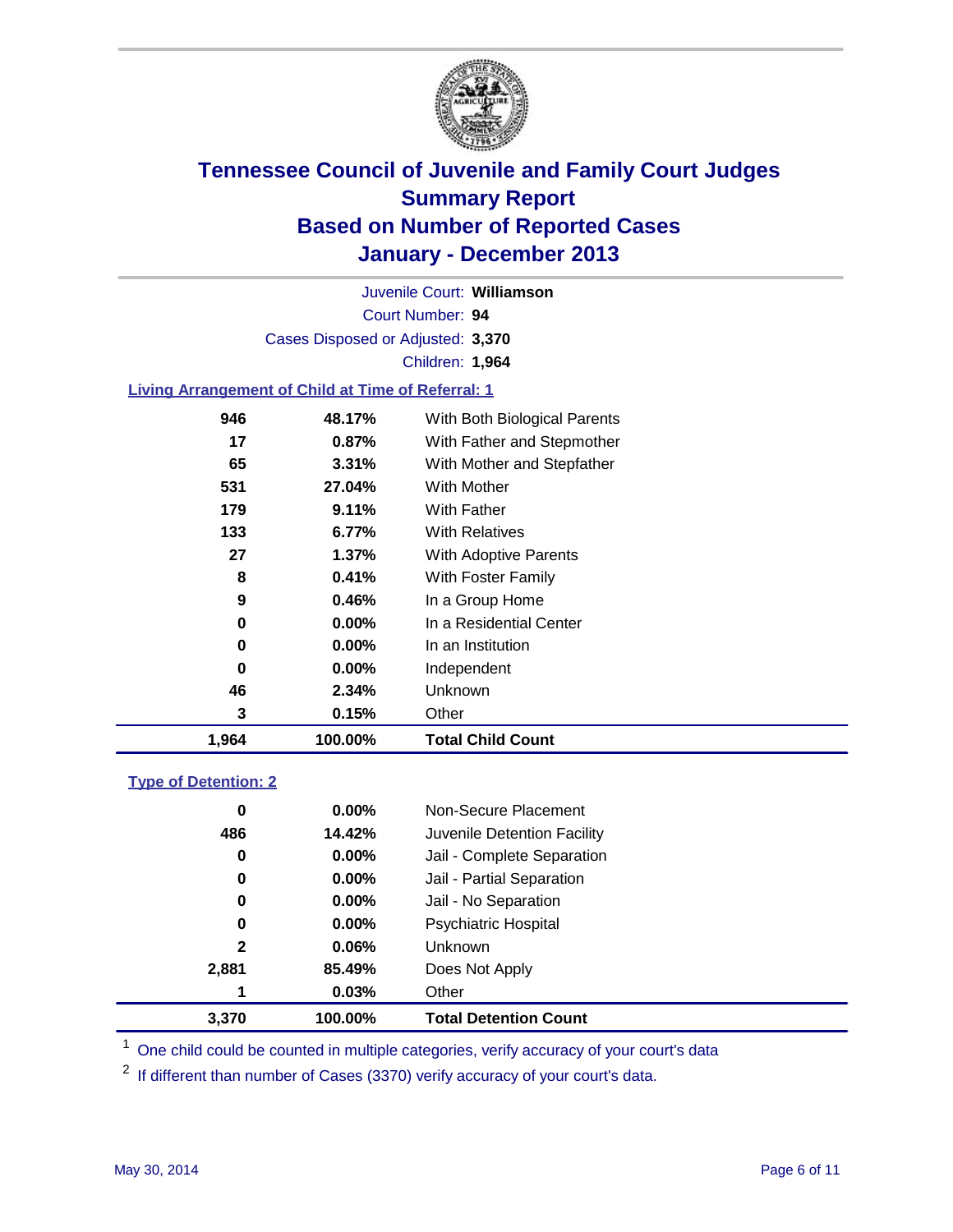

|                                                       | Juvenile Court: Williamson        |                                     |  |  |  |
|-------------------------------------------------------|-----------------------------------|-------------------------------------|--|--|--|
|                                                       | Court Number: 94                  |                                     |  |  |  |
|                                                       | Cases Disposed or Adjusted: 3,370 |                                     |  |  |  |
|                                                       |                                   | Children: 1,964                     |  |  |  |
| <b>Placement After Secure Detention Hearing: 1</b>    |                                   |                                     |  |  |  |
| 10.36%<br>349<br>Returned to Prior Living Arrangement |                                   |                                     |  |  |  |
| 89                                                    | 2.64%                             | Juvenile Detention Facility         |  |  |  |
| $\mathbf{2}$                                          | 0.06%                             | Jail                                |  |  |  |
| 7                                                     | 0.21%                             | Shelter / Group Home                |  |  |  |
| $\mathbf 0$                                           | 0.00%                             | <b>Foster Family Home</b>           |  |  |  |
| 0                                                     | 0.00%                             | Psychiatric Hospital                |  |  |  |
|                                                       | 0.03%                             | Unknown                             |  |  |  |
| 2,920                                                 | 86.65%                            | Does Not Apply                      |  |  |  |
| $\boldsymbol{2}$                                      | 0.06%                             | Other                               |  |  |  |
| 3,370                                                 | 100.00%                           | <b>Total Placement Count</b>        |  |  |  |
|                                                       |                                   |                                     |  |  |  |
| <b>Intake Actions: 2</b>                              |                                   |                                     |  |  |  |
| 2,093                                                 | 50.08%                            | <b>Petition Filed</b>               |  |  |  |
| 852                                                   | 20.39%                            | <b>Motion Filed</b>                 |  |  |  |
| 921                                                   | 22.04%                            | <b>Citation Processed</b>           |  |  |  |
| $\bf{0}$                                              | 0.00%                             | Notification of Paternity Processed |  |  |  |
| 0                                                     | 0.00%                             | Scheduling of Judicial Review       |  |  |  |
| 1                                                     | 0.02%                             | Scheduling of Administrative Review |  |  |  |
| 0                                                     | 0.00%                             | Scheduling of Foster Care Review    |  |  |  |
| $\bf{0}$                                              | 0.00%                             | Unknown                             |  |  |  |
| $\bf{0}$                                              | 0.00%                             | Does Not Apply                      |  |  |  |
| 312                                                   | 7.47%                             | Other                               |  |  |  |
| 4,179                                                 | 100.00%                           | <b>Total Intake Count</b>           |  |  |  |

<sup>1</sup> If different than number of Cases (3370) verify accuracy of your court's data.

 $2$  If different than number of Referral Reasons (4179), verify accuracy of your court's data.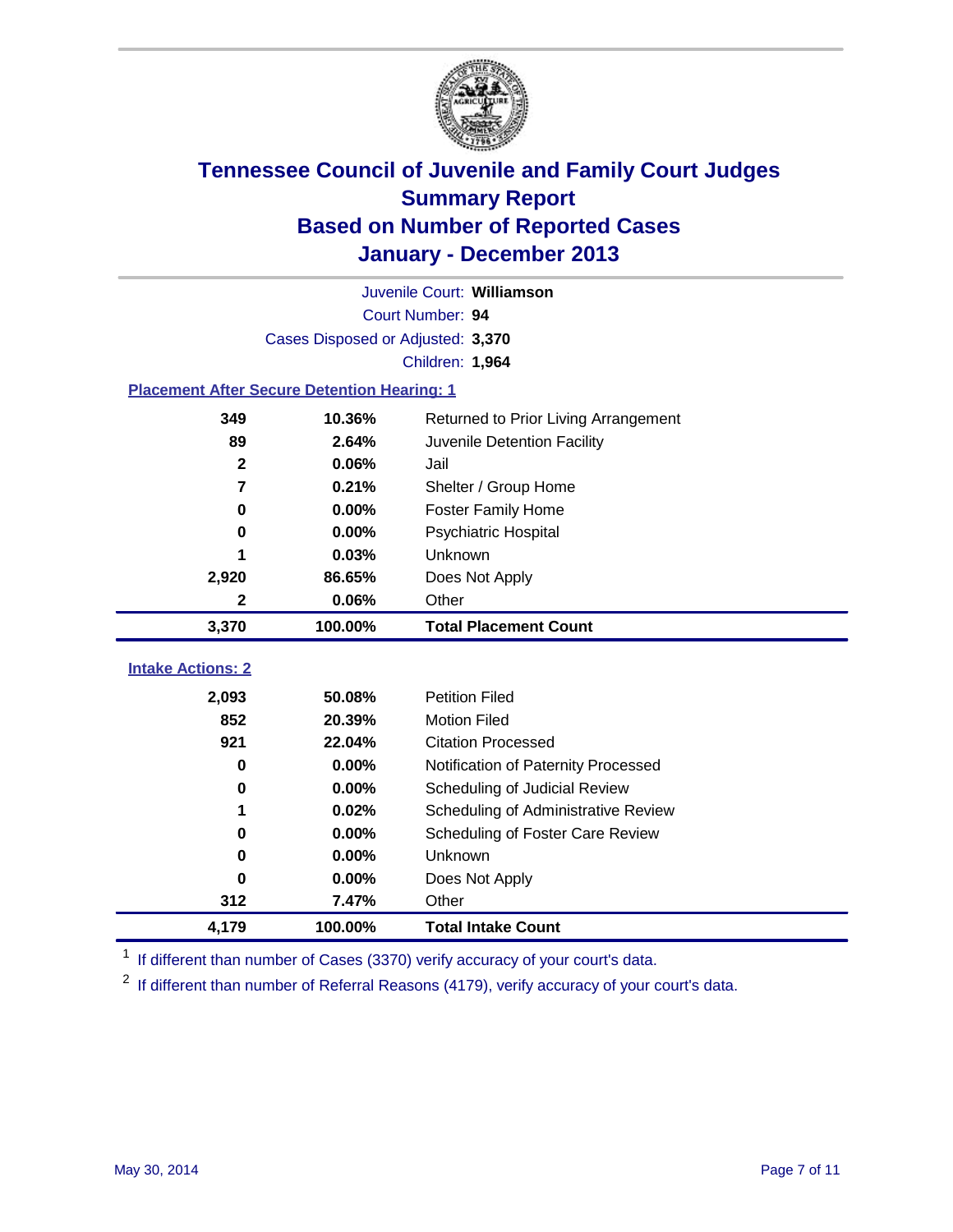

Court Number: **94** Juvenile Court: **Williamson** Cases Disposed or Adjusted: **3,370** Children: **1,964**

### **Last Grade Completed by Child: 1**

| 1,964       | 100.00% | <b>Total Child Count</b> |
|-------------|---------|--------------------------|
| 17          | 0.87%   | Other                    |
| 301         | 15.33%  | Unknown                  |
| 0           | 0.00%   | Never Attended School    |
| 1           | 0.05%   | Graduated                |
| 9           | 0.46%   | <b>GED</b>               |
| $\bf{0}$    | 0.00%   | Non-Graded Special Ed    |
| 363         | 18.48%  | 12th Grade               |
| 493         | 25.10%  | 11th Grade               |
| 304         | 15.48%  | 10th Grade               |
| 188         | 9.57%   | 9th Grade                |
| 101         | 5.14%   | 8th Grade                |
| 44          | 2.24%   | 7th Grade                |
| 33          | 1.68%   | 6th Grade                |
| 15          | 0.76%   | 5th Grade                |
| 8           | 0.41%   | 4th Grade                |
| 16          | 0.81%   | 3rd Grade                |
| 9           | 0.46%   | 2nd Grade                |
| 13          | 0.66%   | 1st Grade                |
| 15          | 0.76%   | Kindergarten             |
| $\mathbf 2$ | 0.10%   | Preschool                |
| 32          | 1.63%   | Too Young for School     |

### **Enrolled in Special Education: 1**

| 1,964 | 100.00% | <b>Total Child Count</b> |
|-------|---------|--------------------------|
| 772   | 39.31%  | Unknown                  |
| 1.102 | 56.11%  | No                       |
| 90    | 4.58%   | Yes                      |
|       |         |                          |

One child could be counted in multiple categories, verify accuracy of your court's data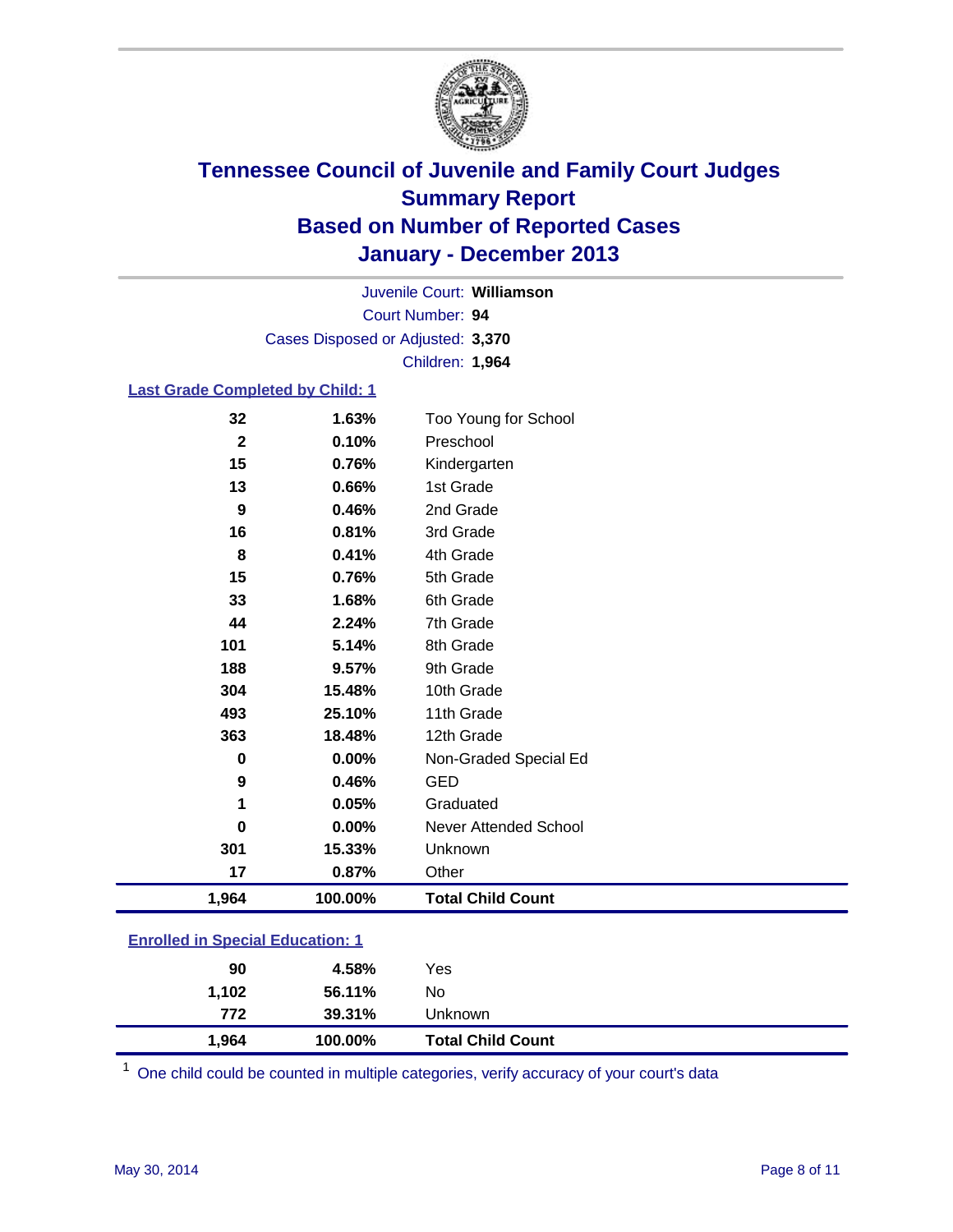

|                              | Juvenile Court: Williamson        |                           |  |  |
|------------------------------|-----------------------------------|---------------------------|--|--|
|                              |                                   | Court Number: 94          |  |  |
|                              | Cases Disposed or Adjusted: 3,370 |                           |  |  |
|                              |                                   | Children: 1,964           |  |  |
| <b>Action Executed By: 1</b> |                                   |                           |  |  |
| 2,997                        | 71.72%                            | Judge                     |  |  |
| 913                          | 21.85%                            | Magistrate                |  |  |
| 0                            | $0.00\%$                          | <b>YSO</b>                |  |  |
| 269                          | 6.44%                             | Other                     |  |  |
| 0                            | $0.00\%$                          | Unknown                   |  |  |
| 4,179                        | 100.00%                           | <b>Total Action Count</b> |  |  |

### **Formal / Informal Actions: 1**

| 820   | 19.62%   | Dismissed                                        |
|-------|----------|--------------------------------------------------|
| 108   | 2.58%    | Retired / Nolle Prosequi                         |
| 423   | 10.12%   | <b>Complaint Substantiated Delinquent</b>        |
| 373   | 8.93%    | <b>Complaint Substantiated Status Offender</b>   |
| 79    | 1.89%    | <b>Complaint Substantiated Dependent/Neglect</b> |
| 0     | 0.00%    | <b>Complaint Substantiated Abused</b>            |
| 0     | $0.00\%$ | <b>Complaint Substantiated Mentally III</b>      |
| 0     | $0.00\%$ | Informal Adjustment                              |
| 447   | 10.70%   | <b>Pretrial Diversion</b>                        |
| 0     | $0.00\%$ | <b>Transfer to Adult Court Hearing</b>           |
| 0     | $0.00\%$ | Charges Cleared by Transfer to Adult Court       |
| 0     | $0.00\%$ | Special Proceeding                               |
| 0     | $0.00\%$ | <b>Review Concluded</b>                          |
| 7     | 0.17%    | Case Held Open                                   |
| 1,922 | 45.99%   | Other                                            |
| 0     | $0.00\%$ | Unknown                                          |
| 4,179 | 100.00%  | <b>Total Action Count</b>                        |

<sup>1</sup> If different than number of Referral Reasons (4179), verify accuracy of your court's data.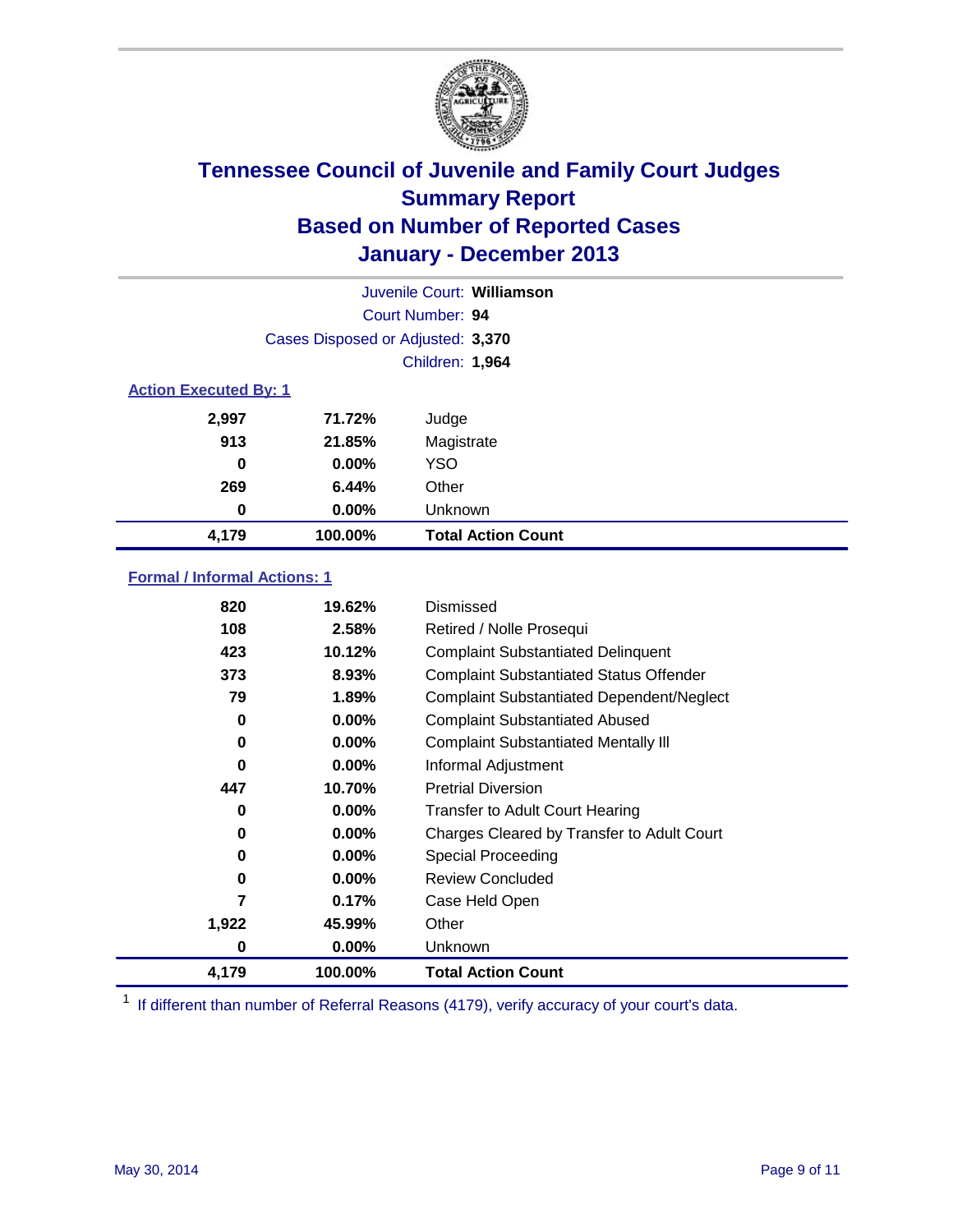

|                       |                                   | Juvenile Court: Williamson                            |
|-----------------------|-----------------------------------|-------------------------------------------------------|
|                       |                                   | Court Number: 94                                      |
|                       | Cases Disposed or Adjusted: 3,370 |                                                       |
|                       |                                   | Children: 1,964                                       |
| <b>Case Outcomes:</b> |                                   | There can be multiple outcomes for one child or case. |
| 752                   | 7.78%                             | <b>Case Dismissed</b>                                 |
| 659                   | 6.82%                             | Case Retired or Nolle Prosequi                        |
| 232                   | 2.40%                             | Warned / Counseled                                    |
| 6                     | 0.06%                             | <b>Held Open For Review</b>                           |
| 419                   | 4.34%                             | Supervision / Probation to Juvenile Court             |
| 0                     | 0.00%                             | <b>Probation to Parents</b>                           |
| 13                    | 0.13%                             | Referral to Another Entity for Supervision / Service  |
| 0                     | 0.00%                             | Referred for Mental Health Counseling                 |
| 369                   | 3.82%                             | Referred for Alcohol and Drug Counseling              |
| 6                     | 0.06%                             | Referred to Alternative School                        |
| 25                    | 0.26%                             | Referred to Private Child Agency                      |
| 467                   | 4.83%                             | Referred to Defensive Driving School                  |
| 0                     | 0.00%                             | Referred to Alcohol Safety School                     |
| 96                    | 0.99%                             | Referred to Juvenile Court Education-Based Program    |
| 172                   | 1.78%                             | Driver's License Held Informally                      |
| 0                     | 0.00%                             | <b>Voluntary Placement with DMHMR</b>                 |
| 0                     | 0.00%                             | <b>Private Mental Health Placement</b>                |
| 0                     | 0.00%                             | <b>Private MR Placement</b>                           |
| 0                     | 0.00%                             | Placement with City/County Agency/Facility            |
| 2                     | 0.02%                             | Placement with Relative / Other Individual            |
| 208                   | 2.15%                             | Fine                                                  |
| 396                   | 4.10%                             | <b>Public Service</b>                                 |
| 77                    | 0.80%                             | Restitution                                           |
| 0                     | 0.00%                             | <b>Runaway Returned</b>                               |
| 238                   | 2.46%                             | No Contact Order                                      |
| o                     | $0.00\%$                          | Injunction Other than No Contact Order                |
| 417                   | 4.32%                             | <b>House Arrest</b>                                   |
| 80                    | 0.83%                             | <b>Court Defined Curfew</b>                           |
| 0                     | 0.00%                             | Dismissed from Informal Adjustment                    |
| 0                     | 0.00%                             | <b>Dismissed from Pretrial Diversion</b>              |
| 190                   | 1.97%                             | Released from Probation                               |
| 1                     | 0.01%                             | <b>Transferred to Adult Court</b>                     |
| 6                     | 0.06%                             | <b>DMHMR Involuntary Commitment</b>                   |